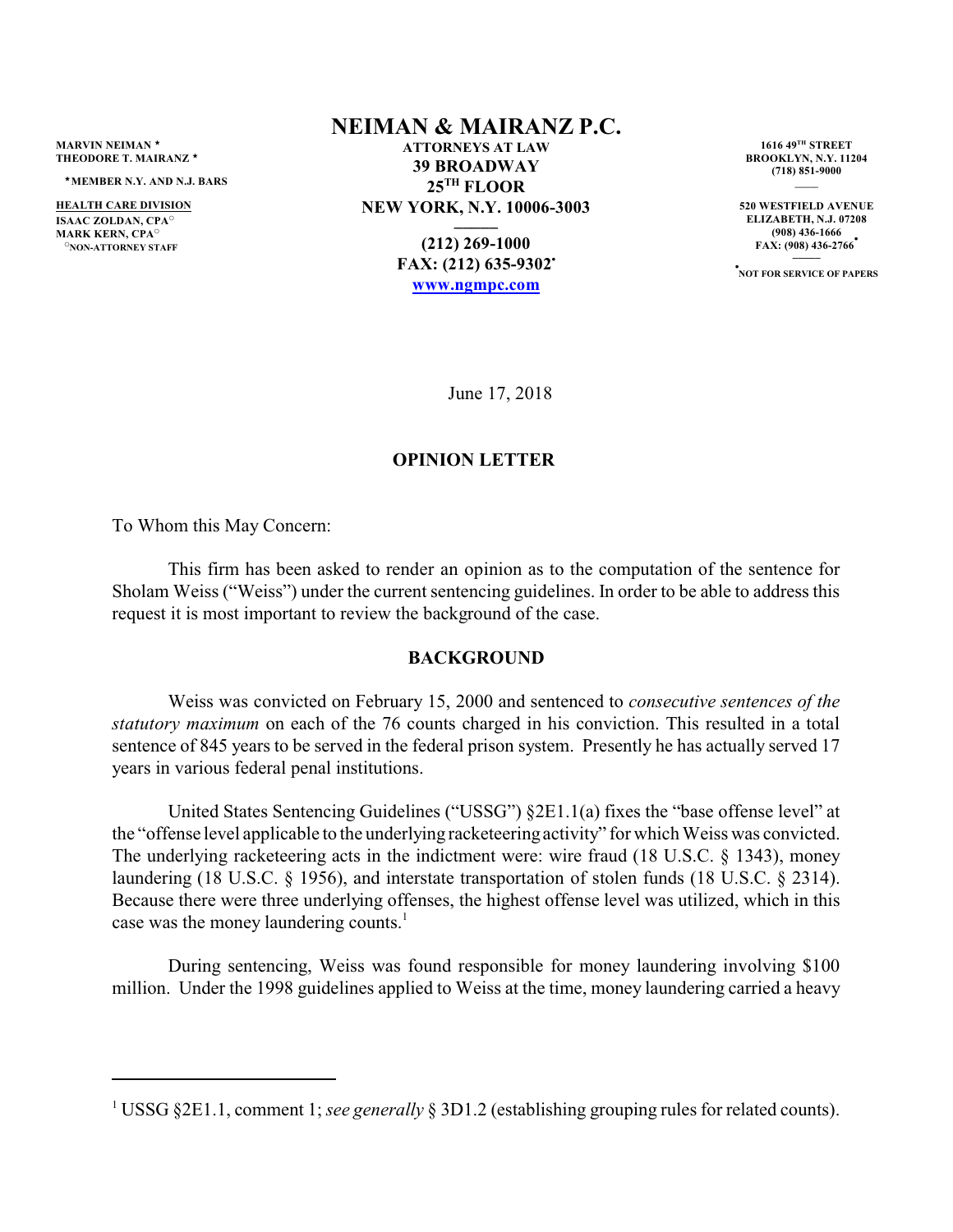Opinion Letter June 17, 2018 Page 2

offense level of 23, which was increased based on the amount of money laundered.<sup>2</sup> Losses were not an issue for the jury, nor was it in the indictment. The sentencing judge adopted the probation officer's finding that Weiss was responsible for "losses or attempted losses" of \$125 million to National Heritage Life, the victim in the case, which formed the basis of his restitution judgment.<sup>3</sup>

Only recently, on July 28, 2016, the government filed a Notice of Special Assessment and Restitution Order in the Weiss case, stating that the restitution imposed on Weiss by his Amended Judgment "has been paid."4

## **ANALYSIS**

In order to ascertain his sentence under the current guidelines, we must review the afore stated facts as applied under the current sentencing guidelines. The guidelines which apply to money laundering (§2S1.1), effective November 1, 2001, drastically change how Weiss' sentence would be calculated today. Section 2S1.1(a)(1) provides that the base level for money laundering is the "offense level for the underlying offense from which the laundered funds were derived." *Id*.

In this case, the underlying offenses from which the laundered funds were derived were wire fraud (18 U.S.C. § 1343) and transportation of stolen goods (18 U.S.C. § 1314).<sup>5</sup> These would fall under  $\S 2B1.1(a)(1)$ , with a Base Offense level of 7.<sup>7</sup>

 $2 \text{ According to the Sentencing Commission commentary to the 1998 USSG $2S1.1, the severe base}$ level of 23 was established to counteract the large-scale illegal drug trade. This, though, had no connection or relevance to this matter.

<sup>3</sup> Presentencing Report at page 33*;* Amended Judgment, Criminal Case, Doc. 2223.

<sup>4</sup> Criminal Case Doc. 2446.

<sup>5</sup> National Heritage transferred funds to Weiss' company, South Star. Because the CEO of National Heritage, who arranged the transfer, hid the transfer from other officers of the company in the guise of reinsurance, the money transfers were construed as "interstate transportation of stolen property."

<sup>6</sup> This section covers "…fraud and deceit; forger; offenses involving altered or counterfeit instruments…".

<sup>&</sup>lt;sup>7</sup> See, e.g., U.S. v. Campbell,  $765$  F.3d 1291, 1296 n.3 ( $11<sup>th</sup>$  Cir. 2014), applying this section. If there were no underlying offenses, there would be a different calculation based on money laundering alone.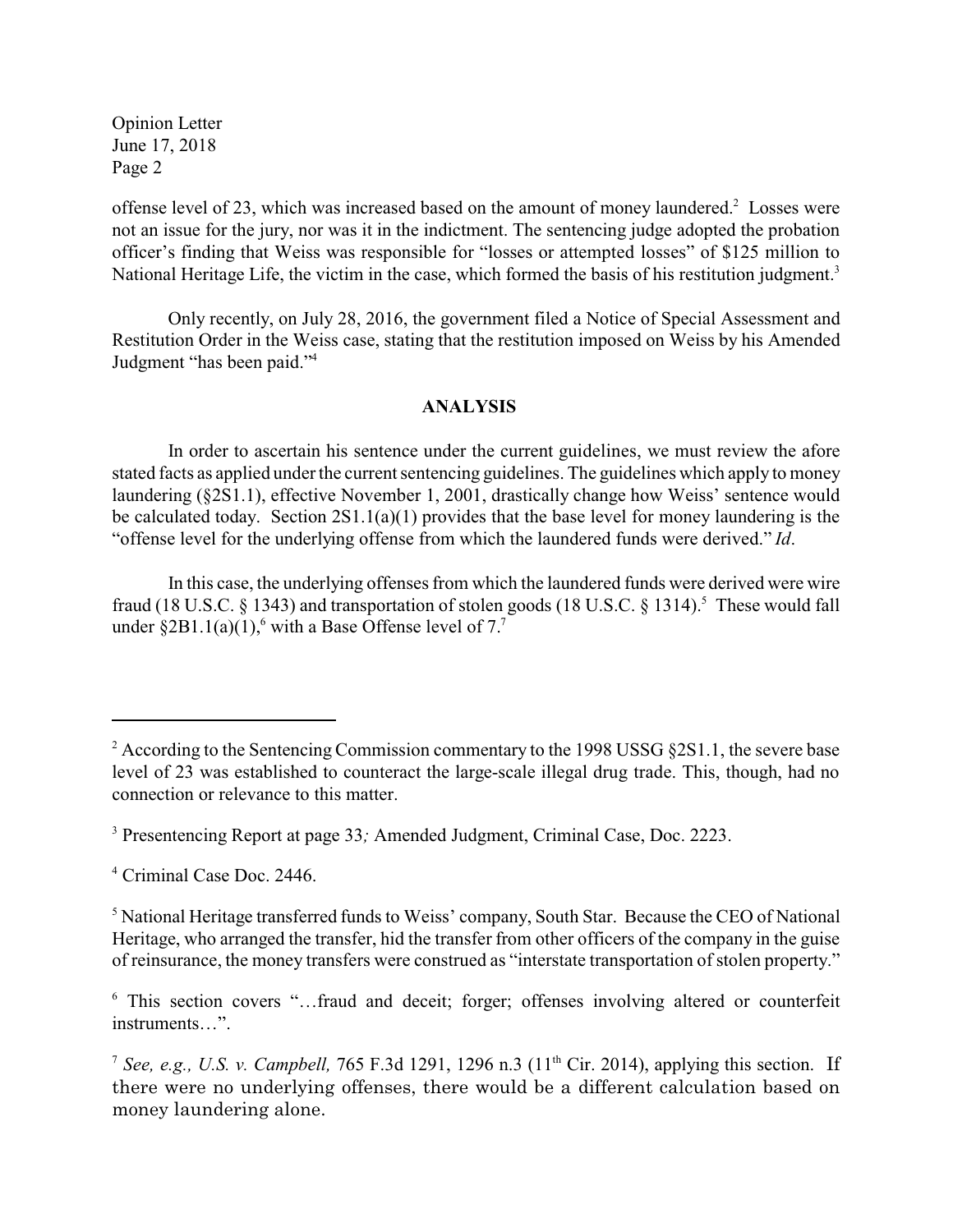Opinion Letter June 17, 2018 Page 3

In addition, in Weiss' case, §2B1.1(b)(16)(B) would require a 4 level increase for "substantially jeopardize[ing] the safety and soundness of a financial institution." The enhancement for leadership (4 level increase), and enhancement for obstruction of justice (2 level increase) would still apply as they did at the time of the original sentencing. With a total offense level of 17, and a criminal history category score of III, Weiss' criminal sentence range would be 30-37 months.

Section 2B1.1, effective in 2001, focuses on money losses as the main consideration in determining the length of sentencing for money laundering convictions in those cases that have underlying offenses to the money laundering conviction.8 *See, United States v. Byors*, 586 F.3d 222, 225 (2d Cir. 2009). In this matter, Weiss claims that the value of the mortgages his company, South Star, returned to National Heritage before there ever was a criminal investigation, exceeded the amount of losses attributed to him by the sentencing court. This effectively results in no actual losses by his actions.<sup>9</sup> The evidence supports this.<sup>10</sup> With no losses, albeit with \$100 million laundered, Weiss' sentence would be a relativelylow 30-37 months, which he has served manytimes  $over.11$ 

<sup>&</sup>lt;sup>8</sup> In the original 2000 sentencing, under the 1998 guidelines, the court determined the length of sentencing for money laundering on the amount laundered; not on losses. The district court merely accepted the probation officer's findings in the PSR for losses, in order to determine restitution and fines.

<sup>&</sup>lt;sup>9</sup> USSG §2B1.1, Application Note 3(E)(i)(effective in 2001) states, "The money returned, and the fair market value of the property returned and the services rendered, by the defendant or other persons acting jointly with the defendant, to the victim before the offense was detected." USSG §2B1.1 app. n.3(E)(ii) provides that the amount of the loss shall be reduced by "the amount the victim has recovered at the time of sentencing from the disposition of the collateral, or if the collateral has not been disposed of by that time, the fair market value of the collateral at the time of sentencing."

<sup>&</sup>lt;sup>10</sup> As detailed in Weiss' commutation application, the Receiver of National Heritage had admitted that the mortgages were the main source of National Heritage assets at the time of receivership. Weiss' restitution of \$125 million dollars was satisfied from proceeds from these mortgages. A NY district court, in a civil case, had found that the Receiver from National Heritage actually made a profit from the mortgages. *Williams v. UFH Apartments, Inc.,*Southern District of New York (White Plains), Civil Case No.: 7:97-cv-09050-CLB-MDF, Doc. 99 (07/13/2001), which was affirmed, *Williams v. UFH Apartments, Inc. Docket No. 01-7903 (2<sup>nd</sup> Cir. 2002) by summary Order.* 

<sup>&</sup>lt;sup>11</sup> As of June 2018, Weiss has served 17-years, or a total of 20 years, considering good-time credits.